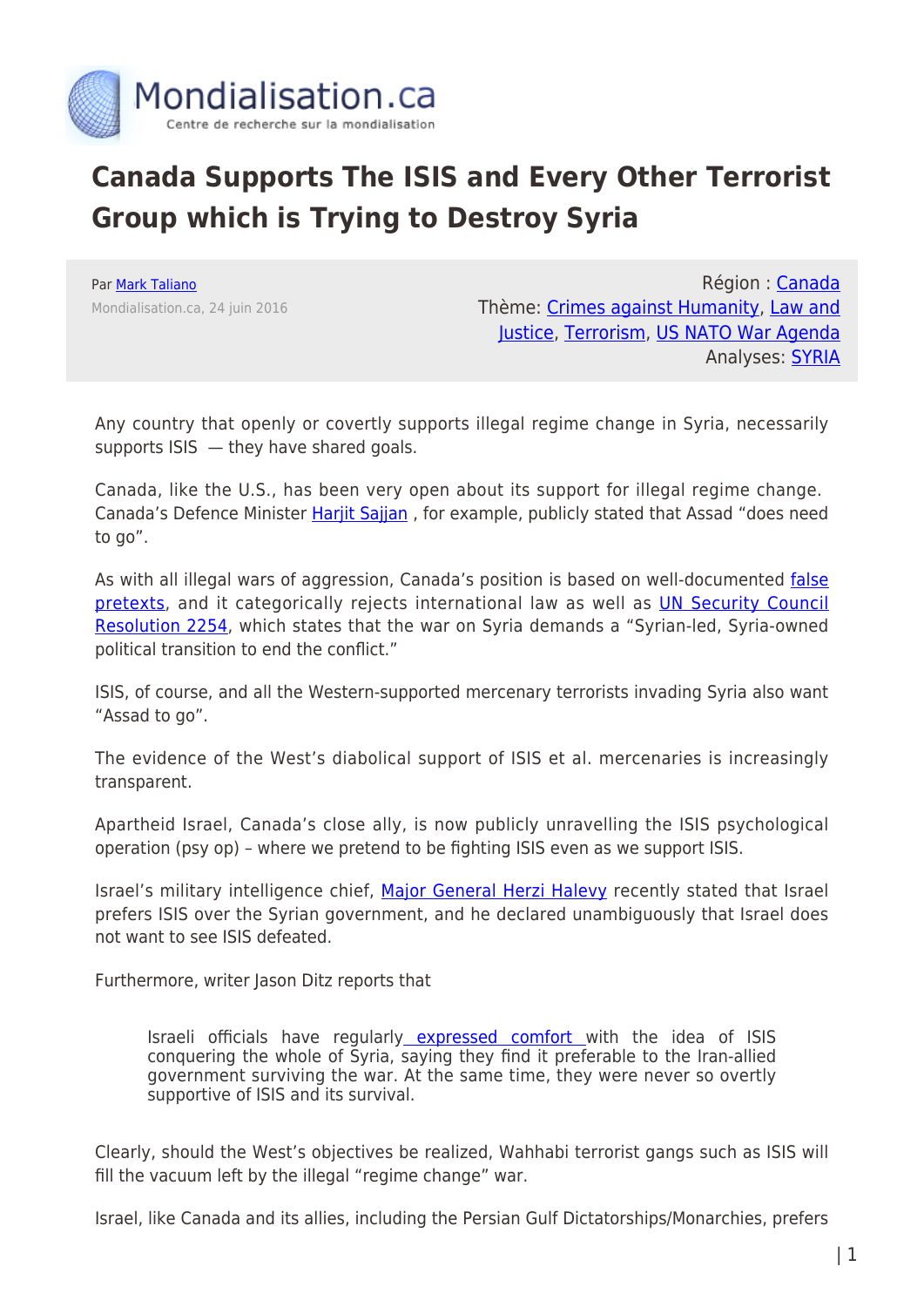the total destruction of democratic, pluralist, secular, civilized Syria in favour of gangs of Wahhabi-inspired terrorists.

There have never been "moderate" terrorists in Syria. The "moderate" opposition in Syria attends parliament and does not seek the violent overthrow of its elected government. The real "moderates" abhor the genocidal violence of the western-supported terrorists.

[http://www.globalresearch.ca/disturbing-reality-in-syria-moderate-and-not-moderate-terroris](http://www.globalresearch.ca/disturbing-reality-in-syria-moderate-and-not-moderate-terrorists-whats-the-difference/5529241) [ts-whats-the-difference/5529241](http://www.globalresearch.ca/disturbing-reality-in-syria-moderate-and-not-moderate-terrorists-whats-the-difference/5529241)

[Stephen Lendman](http://www.globalresearch.ca/disturbing-reality-in-syria-moderate-and-not-moderate-terrorists-whats-the-difference/5529241) explains,

All armed opposition groups in Syria engaged in combat against government forces along with slaughtering defenseless civilians are terrorists.

Washington and its rogue allies support them – imported death squads unable to exist without foreign backing.

No so-called 'moderate rebels' exist. Speaking last October at the International Valdai Discussion Club's annual meeting, Putin forthrightly said '(w)hy play with words dividing terrorists into moderate and not moderate. What's the difference?'

We no longer need to draw on historical memory either – a weak spot with Western MSM consumers.

We can almost be forgiven for forgetting that the West destroyed Libya using al Qaeda proxies, and that Libya is now an ISIS stronghold.

We can almost be forgiven for forgetting that the West continues to destroy Iraq, using proxies, or that it did the same thing in Afghanistan, and Bosnia, or the fact that the West supports an illegal neo-Nazi infested regime in the Ukraine.

But in the here and now, ignorance or forgetfulness is not an excuse.

In an interview with neo-con Wolf Blitzer, on the CNN propaganda channel, [Congresswoman](https://www.thenation.com/article/the-state-departments-wrong-headed-push-for-war-with-syria/) [Tulsi Gabbard](https://www.thenation.com/article/the-state-departments-wrong-headed-push-for-war-with-syria/) re-iterated what we should all know: The war on Syria is illegal and counterproductive, and a (proposed) "No-Fly Zone" would escalate the war and worsen the current humanitarian and refugee crises.

(embed Blitzer interview here)

She also amplified the fact that Western imperialism has (intentionally) strengthened rather than weakened terrorist groups in Iraq, Libya, and Syria.

In an interview with *The Nation*, she explained that

Escalating the war to overthrow Assad will make things even worse. It will cause more suffering and chaos and strengthen ISIS and Al Qaeda to the point where they may be able to take over all of Syria," and the result, she says, would be disastrous, "including a genocide against religious minorities, secularists, atheists, and anyone who refuses to accept the extremist Wahhabi theology. The refugee crisis will increase exponentially, and it could lead to a